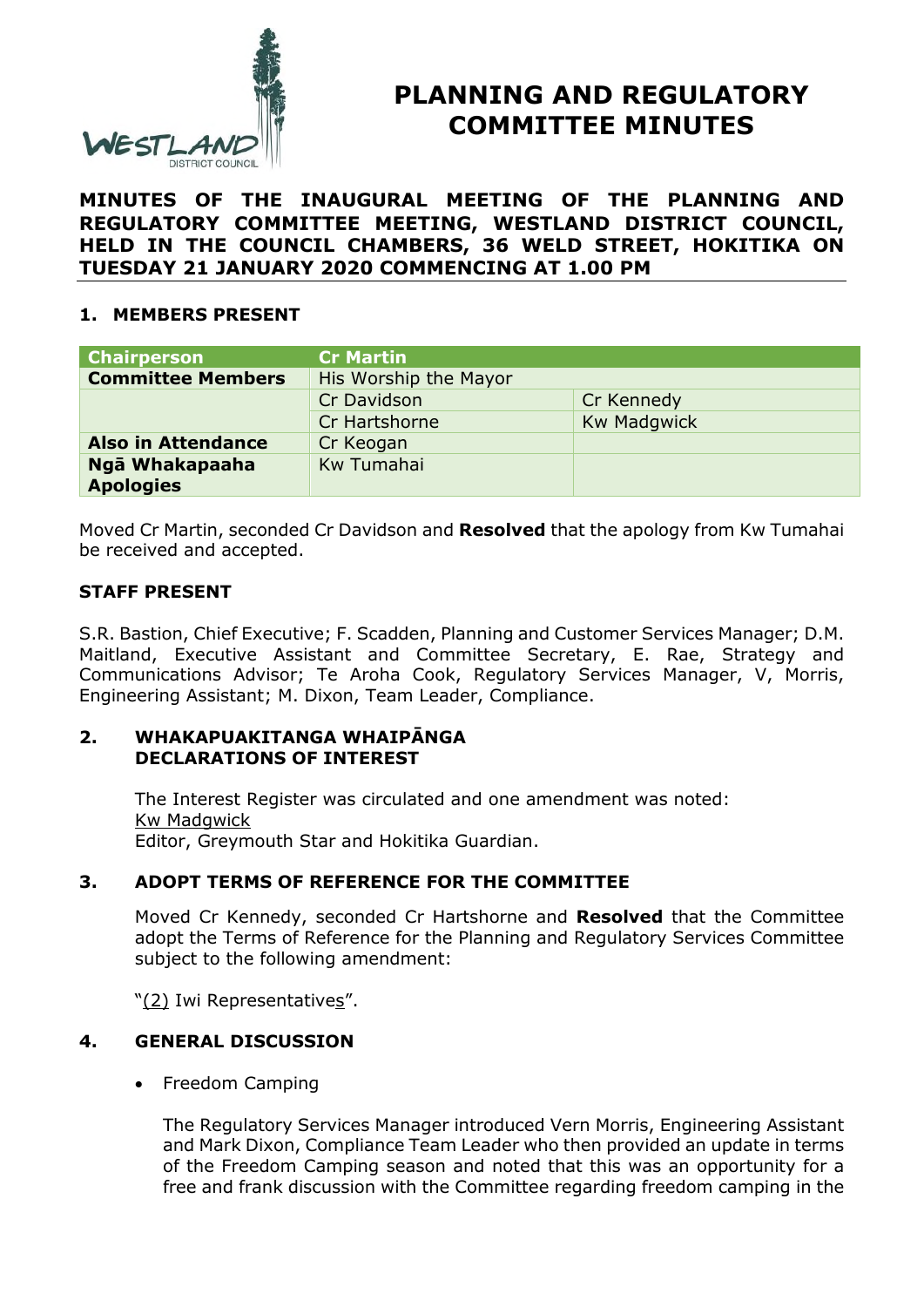Westland District and the associated legislation with regard to self-contained campervans.

Various freedom camping sites were discussed, including an update on funding that has been applied for. It was noted that there has been delays experienced in getting some of the sites completed due to the adverse weather conditions.

Positive feedback has been received with regard to the freedom camping sites that are situated on private land.

Cr Kennedy and Cr Hartshorne expressed concern regarding:

- Dochertys Creek
- Okarito which is deemed a "no go" area for freedom camping.
- Whataroa Gorge site.

Cr Kennedy and Cr Hartshorne advised that the current campsite at Dochertys Creek, Franz Josef, is deemed to be a significant health and safety issue, and asked that this site have gates installed immediately to restrict access to the area.

Kw Madgwick expressed concern regarding freedom camping near waterways.

His Worship the Mayor advised that feedback to date had been that the Franz Josef Community would like the freedom camping site at Franz Josef closed, there is currently inappropriate use of legal road, and that the site is close to a creek.

The Committee asked that with effect immediately, vehicle access to Dochertys Creek at Franz Josef be blocked and gates erected restricting access to the site.

Moved Cr Martin, seconded Cr Hartshorne and **Resolved** that Cr Kennedy, Kw Madgwick, Cr Keogan, Cr Davidson be appointed to the Freedom Camping Working Group Sub-Committee.

Moved Cr Hartshorne, seconded Cr Kennedy and **Resolved** that vehicle access be restricted effective immediately to Dochertys Creek at Franz Josef.

#### **Franz Josef Masterplan**

The Planning and Customer Services Manager spoke regarding the concept work in relation to the Franz Josef Masterplan. A consultant has been contracted by Council to look at options for Franz Josef.

One option is to produce a Masterplan for the area, looking at potential hazards, future development, option 2 is looking at Plan Change 7 (exclusion of development in the earthquake prone area) and the third option to not do anything.

Dave Brash, Consultant, was appointed by MBIE to do a review of Franz Josef. This work has now been presented to the Hon Naia Mahuta, Minister of Local Government and also to the committee overseeing the work. The current update is that the work is still going through the review phase.